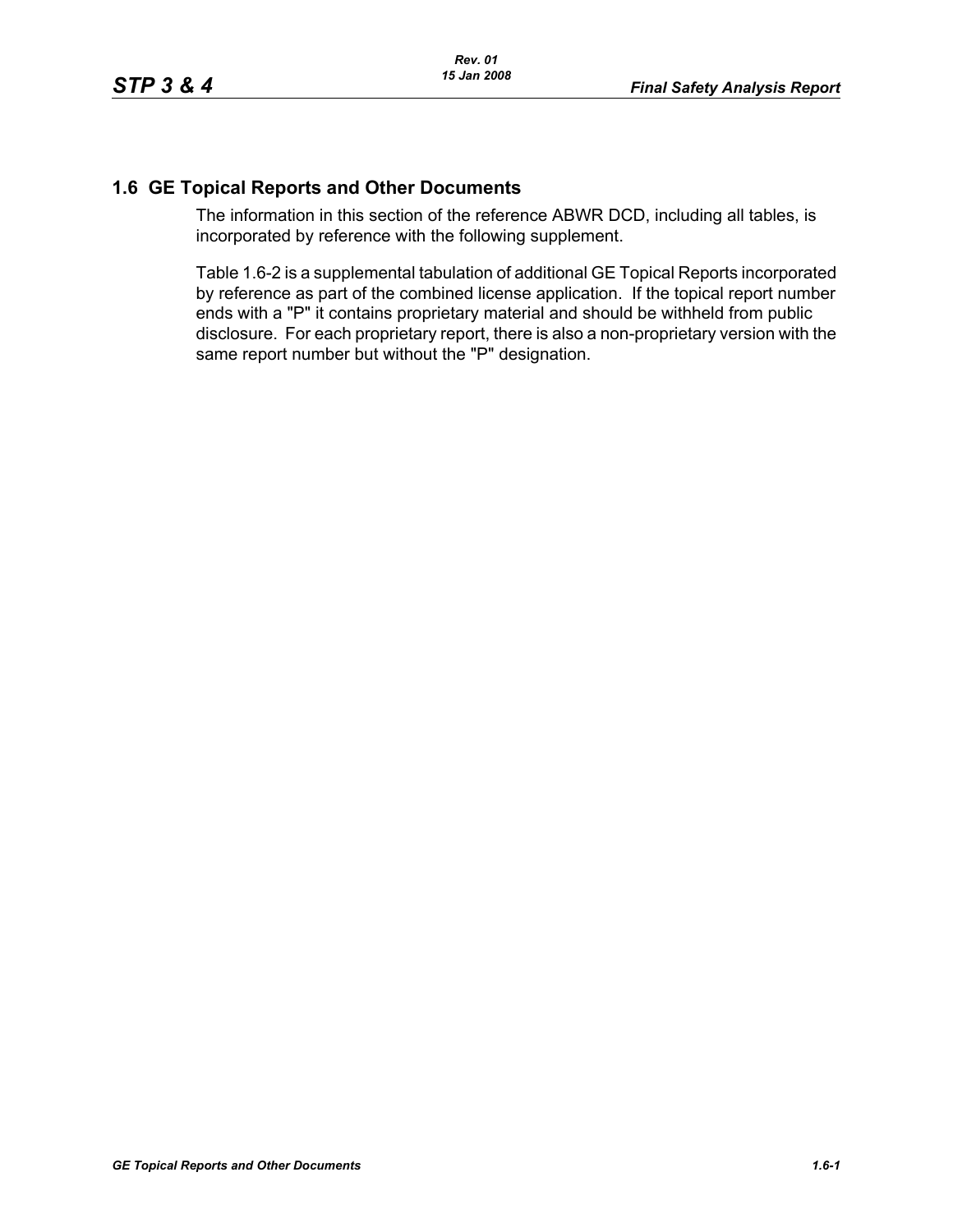| <b>Report No.</b>       | <b>Title</b>                                                                                                     | Referenced in<br><b>FSAR Section</b>  |
|-------------------------|------------------------------------------------------------------------------------------------------------------|---------------------------------------|
| NEDO-32686-A            | Utility Resolution Guidance for ECCS Suction Strainer Blockage,<br>October 1998                                  | App 6C                                |
| NEDC-32721P-A<br>Rev. 2 | Application Methodology for the General Electric Stacked Disk<br>ECCS Suction Strainer, March 2003               | App 6C                                |
| NEDO-33297              | Advanced Boiling Water Reactor (ABWR) Procedures<br>Development Plan, January 2007                               | App 1A, 8.1,<br>8.3, 13.5, App<br>19A |
| NEDE-33299P             | Advanced Boiling Water Reactor (ABWR) With Alternate RCIC<br>Turbine-Pump Design, December 2006                  | 3.9, App 3MA,<br>5.4, 6.3             |
| NEDO-33305              | Advanced Boiling Water Reactor (ABWR) Startup Administrative<br>Manual, February 2007                            | 14.2                                  |
| NEDO-33310              | Advanced Boiling Water Reactor (ABWR) Startup Test<br>Specification, April 2007                                  | 14.2, App 19A                         |
| NEDO-33315P             | Advanced Boiling Water Reactor (ABWR) Reactor Pressure<br>Vessel (RPV) Material Surveillance Program, April 2007 | 5.3                                   |
| NEDO-33316              | Advanced Boiling Water Reactor (ABWR) Vibration Assessment<br>Program, April 2007                                | 14.2                                  |
| NEDO-33321              | Advanced Boiling Water Reactor (ABWR) Life Cycle<br>Management, May 2007                                         | 1.2, App 1D                           |
| NEDO-33325              | Advanced Boiling Water Reactor (ABWR) Common Equipment<br>and Structures, April 2007                             | 3.1, 8.1, 8.3,<br>9.2, 9.5            |
| NEDO-33328              | Advanced Boiling Water Reactor (ABWR) APRM Oscillation<br>Monitoring Logic, April 2007                           | 7.6                                   |

## **Table 1.6-1 Additional Topical Reports Incorporated by Reference**